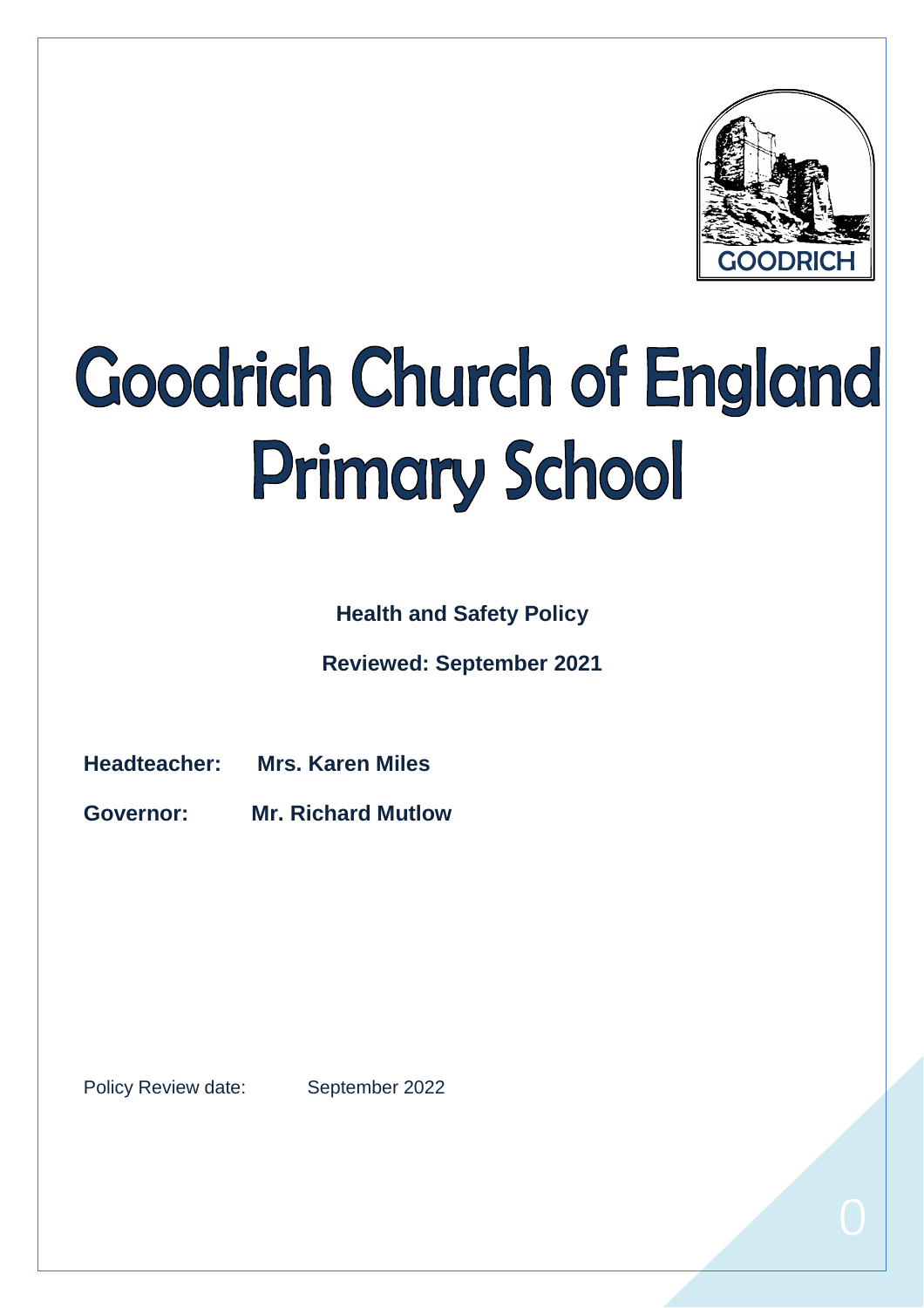# **Contents**

<span id="page-1-0"></span>

| Appendix 1. Recommended absence period for preventing the spread of infection 12 |  |
|----------------------------------------------------------------------------------|--|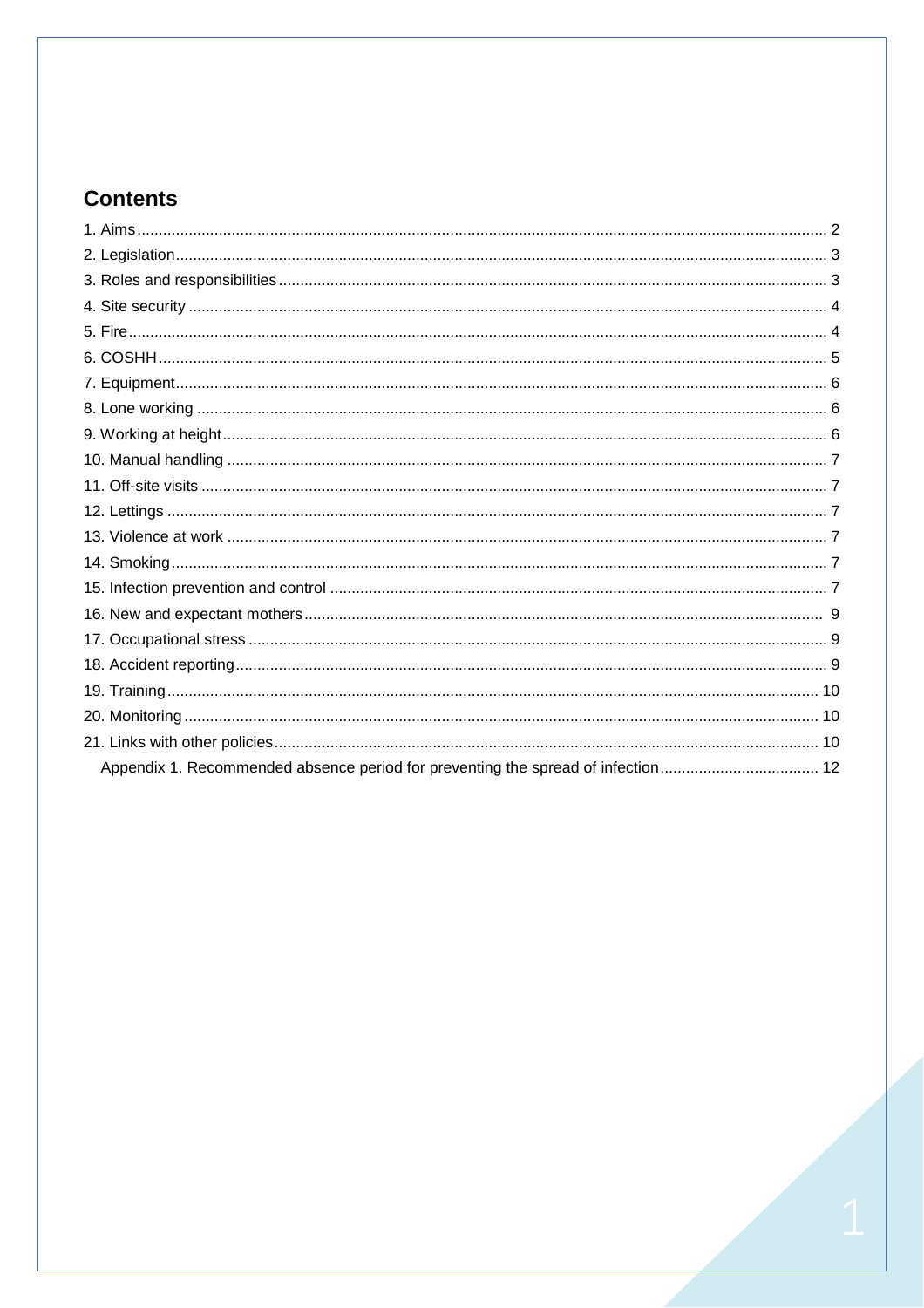# **1. Aims**

# **GOODRICH CE PRIMARY SCHOOL Health and Safety Policy**

#### **General Statement of Intent**

The Goodrich CE Primary School (GOODRICH CE PRIMARY SCHOOL) believe that excellence in the management of Health and Safety is an essential element within its overall business plan – a good health and safety record goes hand in hand with high achievement in academic and quality standards.

People are the most important asset to this School, whether they are Staff members or pupils, therefore we are totally committed to ensuring their health, safety and welfare at all times.

From an economic point of view, the School believes that prevention is not only better, but cheaper that cure. There is no necessary conflict between humanitarian, educational and commercial considerations. Achievement and safety are not in competition.

On the contrary, safety is good academic business.

From a legal perspective, the School is committed to ensuring that it complies with all relevant health and safety legislation. Where it is reasonably practicable to do so, the School will strive to go beyond the requirements of legislation.

The School is committed to on-going monitoring and review processes, so that continual improvement in the management of health and safety can be achieved.

Our general intentions are:

- $\checkmark$  To provide adequate control of the Health and Safety risks arising from our School activities;
- $\checkmark$  To consult with our employees on matters affecting their Health and Safety;
- $\checkmark$  To provide safe plant and equipment;
- $\checkmark$  To ensure safe handling and use of substances;
- $\checkmark$  To provide information, instruction and supervision for employees and pupils;
- $\checkmark$  To ensure all employees are competent to do their tasks and to give them adequate training;
- $\checkmark$  To prevent accidents and cases of work-related ill health;
- $\checkmark$  To maintain safe and healthy working conditions: and
- $\checkmark$  To review and revise this policy at regular intervals.

*Kiles* position - Headteacher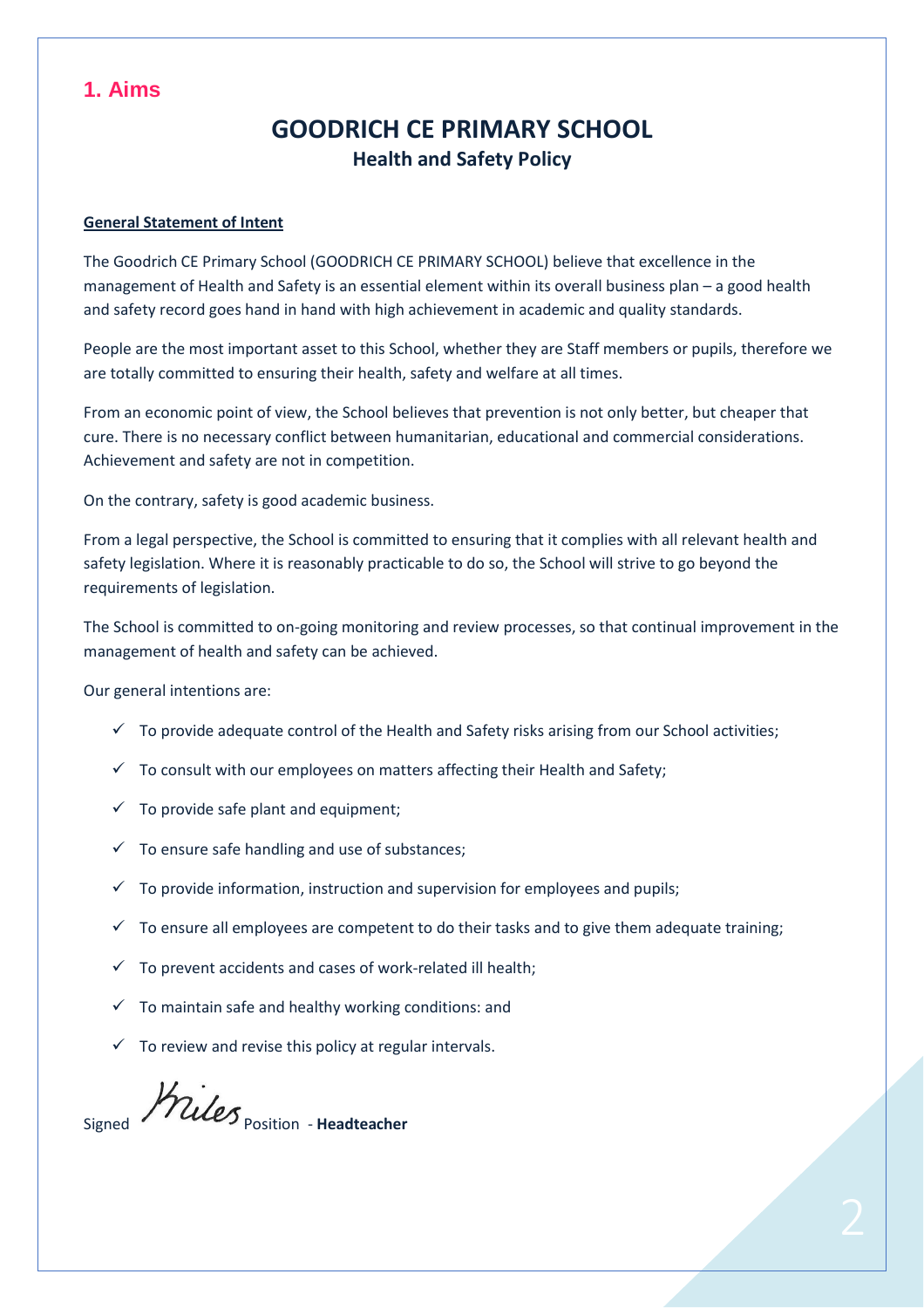# <span id="page-3-0"></span>**2. Legislation**

This policy is based on advice from the Department for Education on [health and safety in schools](https://www.gov.uk/government/publications/health-and-safety-advice-for-schools) and the following legislation:

- If [The Health and Safety at Work etc. Act 1974,](http://www.legislation.gov.uk/ukpga/1974/37) which sets out the general duties employers have towards employees and duties relating to lettings
- [The Management of Health and Safety at Work Regulations 1992,](http://www.legislation.gov.uk/uksi/1992/2051/regulation/3/made) which require employers to make an assessment of the risks to the health and safety of their employees
- [The Management of Health and Safety at Work Regulations 1999,](http://www.legislation.gov.uk/uksi/1999/3242/contents/made) which require employers to carry out risk assessments, make arrangements to implement necessary measures, and arrange for appropriate information and training
- > [The Control of Substances Hazardous to Health Regulations 2002,](http://www.legislation.gov.uk/uksi/2002/2677/contents/made) which require employers to control substances that are hazardous to health
- [The Reporting of Injuries, Diseases and Dangerous Occurrences Regulations](http://www.legislation.gov.uk/uksi/2013/1471/schedule/1/paragraph/1/made) (RIDDOR) 2013, which state that some accidents must be reported to the Health and Safety Executive and set out the timeframe for this and how long records of such accidents must be kept
- The Health and Safety [\(Display Screen Equipment\) Regulations 1992,](http://www.legislation.gov.uk/uksi/1992/2792/contents/made) which require employers to carry out digital screen equipment assessments and states users' entitlement to an eyesight test
- [The Gas Safety \(Installation and Use\) Regulations](http://www.legislation.gov.uk/uksi/1998/2451/regulation/4/made) 1998, which require work on gas fittings to be carried out by someone on the Gas Safe Register
- [The Regulatory Reform \(Fire Safety\) Order 2005,](http://www.legislation.gov.uk/uksi/2005/1541/part/2/made) which requires employers to take general fire precautions to ensure the safety of their staff
- [The Work at Height Regulations 2005,](http://www.legislation.gov.uk/uksi/2005/735/contents/made) which requires employers to protect their staff from falls from height

The school follows [national guidance published by Public Health England](https://www.gov.uk/government/publications/health-protection-in-schools-and-other-childcare-facilities/chapter-9-managing-specific-infectious-diseases) when responding to infection control issues.

Sections of this policy are also based on the statutory framework [for the Early Years Foundation Stage.](https://www.gov.uk/government/publications/early-years-foundation-stage-framework--2)

# <span id="page-3-1"></span>**3. Roles and responsibilities**

## **3.1 The local authority and governing board**

Herefordshire Council has ultimate responsibility for health and safety matters in the school, but delegates responsibility for the strategic management of such matters to the school's governing board.

The governing board delegates operational matters and day-to-day tasks to the headteacher and staff members.

The governor who oversees health and safety is **Richard Mutlow**

#### **3.2 Headteacher**

The headteacher is responsible for health and safety day-to-day. This involves:

- Implementing the health and safety policy
- Ensuring there is enough staff to safely supervise pupils
- Ensuring that the school building and premises are safe and regularly inspected
- > Providing adequate training for school staff
- Reporting to the governing board on health and safety matters
- Ensuring appropriate evacuation procedures are in place and regular fire drills are held
- Ensuring that in their absence, health and safety responsibilities are delegated to another member of staff
- Ensuring all risk assessments are completed and reviewed
- Monitoring cleaning contracts, and ensuring cleaners are appropriately trained and have access to personal protective equipment, where necessary

In the headteacher's absence, **Julie Blake- administrator** assumes the above day-to-day health and safety responsibilities.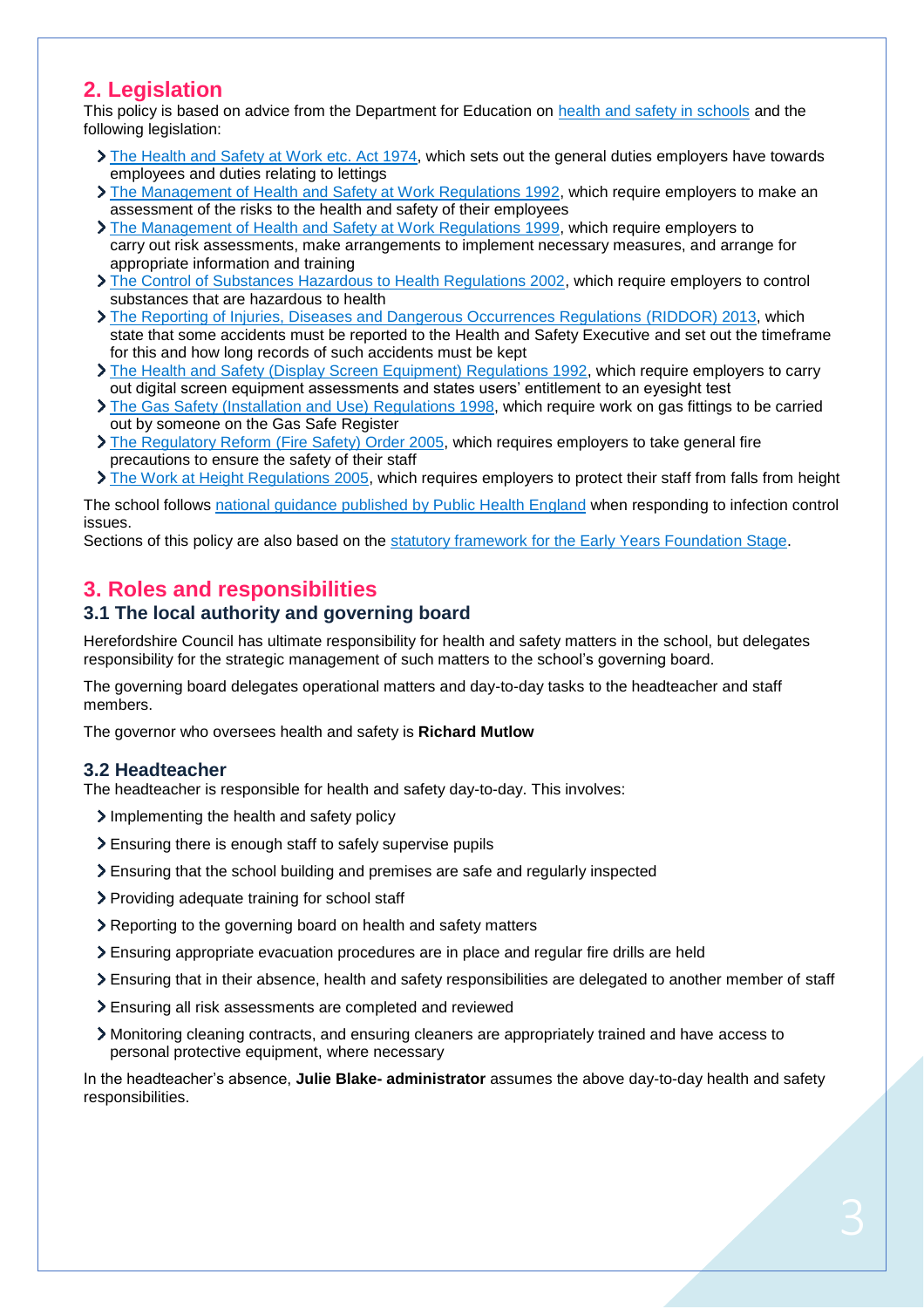## **3.3 Health and safety lead**

The nominated health and safety lead is **Karen Miles- headteacher.**

## **3.4 Staff**

School staff have a duty to take care of pupils in the same way that a prudent parent would do so.

Staff will:

- > Take reasonable care of their own health and safety and that of others who may be affected by what they do at work
- Co-operate with the school on health and safety matters
- Work in accordance with training and instructions
- Inform the appropriate person of any work situation representing a serious and immediate danger so that remedial action can be taken
- Model safe and hygienic practice for pupils
- Understand emergency evacuation procedures and feel confident in implementing them

## **3.5 Pupils and parents**

Pupils and parents are responsible for following the school's health and safety advice, on-site and off-site, and for reporting any health and safety incidents to a member of staff.

## **3.6 Contractors**

Contractors will agree health and safety practices with the headteacher before starting work. Before work begins the contractor will provide evidence that they have completed an adequate risk assessment of all their planned work.

## <span id="page-4-0"></span>**4. Site security**

**Karen Miles- headteacher and Richard Mutlow- Governor** are responsible for the security of the school site in and out of school hours. They are responsible for visual inspections of the site, and for the intruder and fire alarm systems.

**Karen Miles- headteacher and Richard Mutlow- Governor** are key holders and will respond to an emergency.

## <span id="page-4-1"></span>**5. Fire**

Emergency exits, assembly points and assembly point instructions are clearly identified by safety signs and notices. Fire risk assessment of the premises will be reviewed regularly.

Emergency evacuations are practiced at least once a term.

The fire alarm is a loud continuous bell.

Fire alarm testing will take place once a week.

New staff will be trained in fire safety and all staff and pupils will be made aware of any new fire risks.

In the event of a fire:

- The alarm will be raised immediately by whoever discovers the fire and emergency services contacted. Evacuation procedures will also begin immediately
- Fire extinguishers may be used by staff only, and only then if staff are trained in how to operate them and are confident they can use them without putting themselves or others at risk
- Staff and pupils will congregate at the assembly points. These are playing field.
- Form tutors/class teachers will take a register of pupils, which will then be checked against the attendance register of that day

**Julie Blake- administrator** will take a register of all staff

- Staff and pupils will remain outside the building until the emergency services say it is safe to re-enter
- **Julie Blake & Wendy Watling are Fire Marshalls.**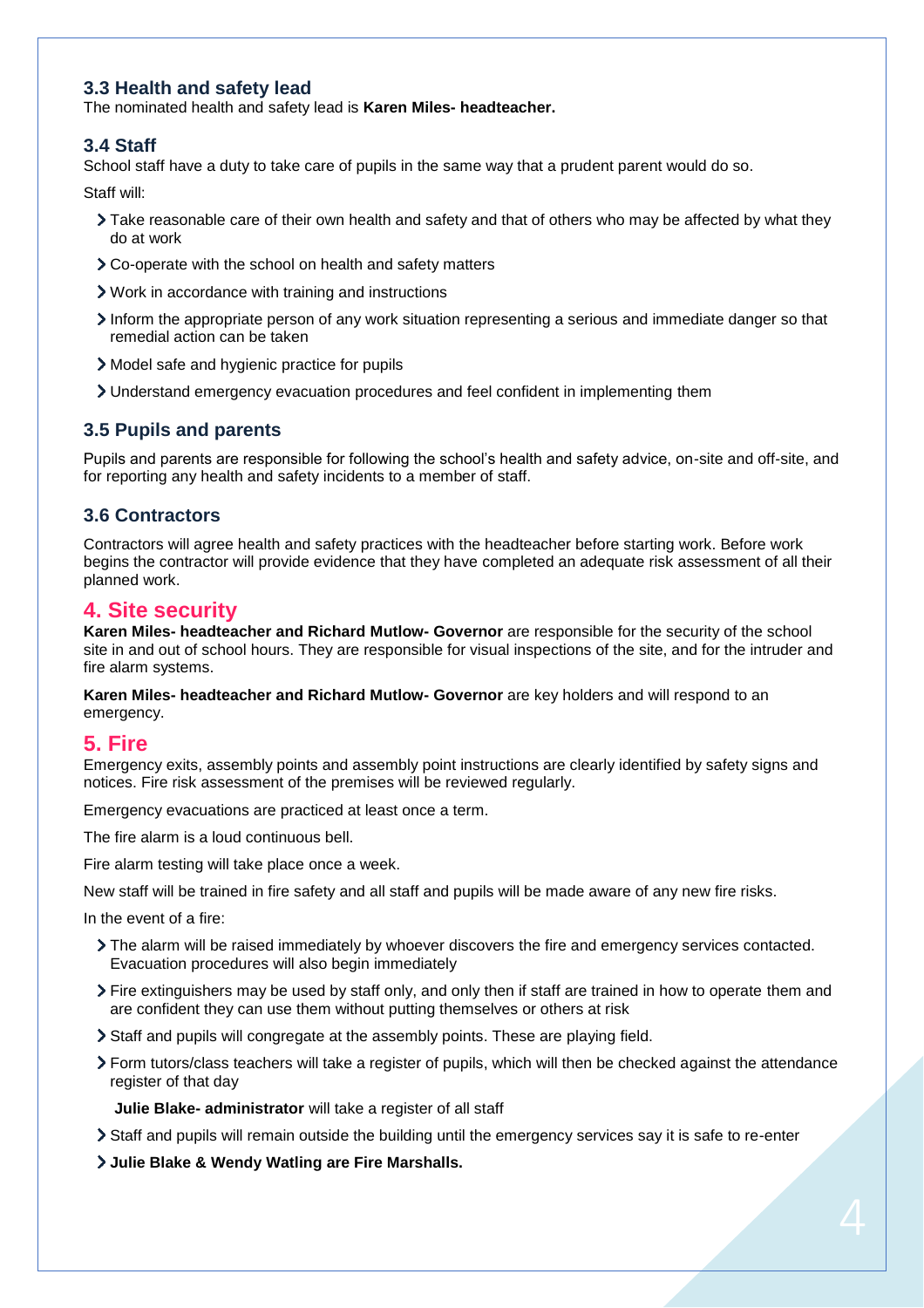The school will have special arrangements in place for the evacuation of people with mobility needs and fire risk assessments will also pay particular attention to those with disabilities. PEEPs are in place and reviewed at least annually.

## <span id="page-5-0"></span>**6. COSHH**

Schools are required to control hazardous substances, which can take many forms, including:

- Chemicals
- > Products containing chemicals
- > Fumes
- > Dusts
- Vapors
- > Mists
- > Gases and asphyxiating gases
- Germs that cause diseases, such as leptospirosis or legionnaires disease

Control of substances hazardous to health (COSHH) risk assessments are completed by **Julie Blakeadministrator** and are available in the office. Staff will also be provided with protective equipment, where necessary.

Our staff use and store hazardous products in accordance with instructions on the product label. All hazardous products are kept in their original containers, with clear labelling and product information.

Any hazardous products are disposed of in accordance with specific disposal procedures.

Emergency procedures, including procedures for dealing with spillages, and are displayed near where hazardous products are stored and in areas where they are routinely used.

## **6.1 Legionella**

- A water risk assessment is completed monthly by **Rachael Smith, she** is responsible for ensuring that the identified operational controls are conducted and recorded in the school's H&S folder
- This risk assessment will be reviewed every year and when significant changes have occurred to the water system and/or building footprint
- The risks from legionella are mitigated by the following weekly temperature checks as per our risk assessment.

## **6.2 Asbestos**

As a school we have 0 asbestos as it was built in 1999-2000.

A register is signed by all contractors to ensure that no asbestos materials are put into the premises.

## <span id="page-5-1"></span>**7. Equipment**

- All equipment and machinery is maintained in accordance with the manufacturer's instructions. In addition, maintenance schedules outline when extra checks should take place
- When new equipment is purchased, it is checked to ensure that it meets appropriate educational standards
- All equipment is stored in the appropriate storage containers and areas. All containers are labelled with the correct hazard sign and contents

## **7.1 Electrical equipment**

- All staff are responsible for ensuring that they use and handle electrical equipment sensibly and safely
- Any pupil or volunteer who handles electrical appliances does so under the supervision of the member of staff who so directs them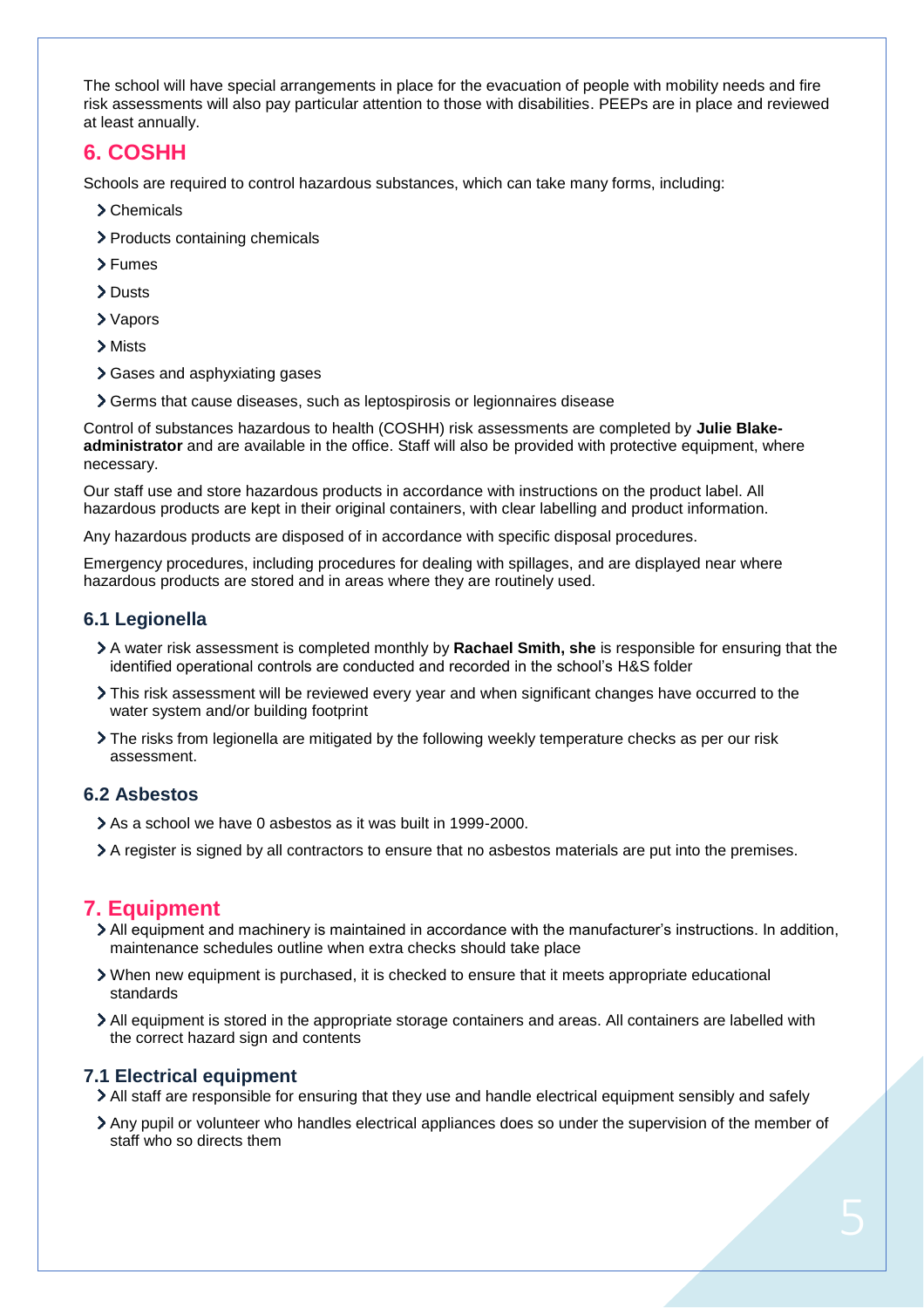- Any potential hazards will be reported to **Karen Miles- headteacher** immediately
- Permanently installed electrical equipment is connected through a dedicated isolator switch and adequately earthed
- > Only trained staff members can check plugs
- Where necessary a portable appliance test (PAT) will be carried out by a competent person
- All isolators switches are clearly marked to identify their machine
- Electrical apparatus and connections will not be touched by wet hands and will only be used in dry conditions
- Maintenance, repair, installation and disconnection work associated with permanently installed or portable electrical equipment is only carried out by a competent person

## **7.2 PE equipment**

- Pupils are taught how to carry out and set up PE equipment safely and efficiently. Staff check that equipment is set up safely
- Any concerns about the condition of the gym floor or other apparatus will be reported to the **Karen Miles**

#### **7.3 Display screen equipment**

- All staff who use computers daily as a significant part of their normal work have a display screen equipment (DSE) assessment carried out. 'Significant' is taken to be continuous/near continuous spells of an hour or more at a time
- Staff identified as DSE users are entitled to an eyesight test for DSE use upon request, and at regular intervals thereafter, by a qualified optician (and corrective glasses provided if required specifically for DSE use)

## <span id="page-6-0"></span>**8. Lone working**

Lone working may include:

- > Late working
- > Home or site visits
- Weekend working
- > Site manager duties
- > Site cleaning duties
- Working in a single occupancy office

Potentially dangerous activities, such as those where there is a risk of falling from height, will not be undertaken when working alone. If there are any doubts about the task to be performed then the task will be postponed until other staff members are available.

If lone working is to be undertaken, a colleague, friend or family member will be informed about where the member of staff is and when they are likely to return.

The lone worker will ensure that they are medically fit to work alone.

## <span id="page-6-1"></span>**9. Working at height**

We will ensure that work is properly planned, supervised and carried out by competent people with the skills, knowledge and experience to do the work.

In addition:

- **Richard Mutlow- H&S governor** retains 'ladders for working at height'
- > Pupils are prohibited from using ladders
- Staff will wear appropriate footwear and clothing when using ladders
- Contractors are expected to provide their own ladders for working at height
- Before using a ladder, staff are expected to conduct a visual inspection to ensure its safety
- Access to high levels, such as roofs, is only permitted by trained persons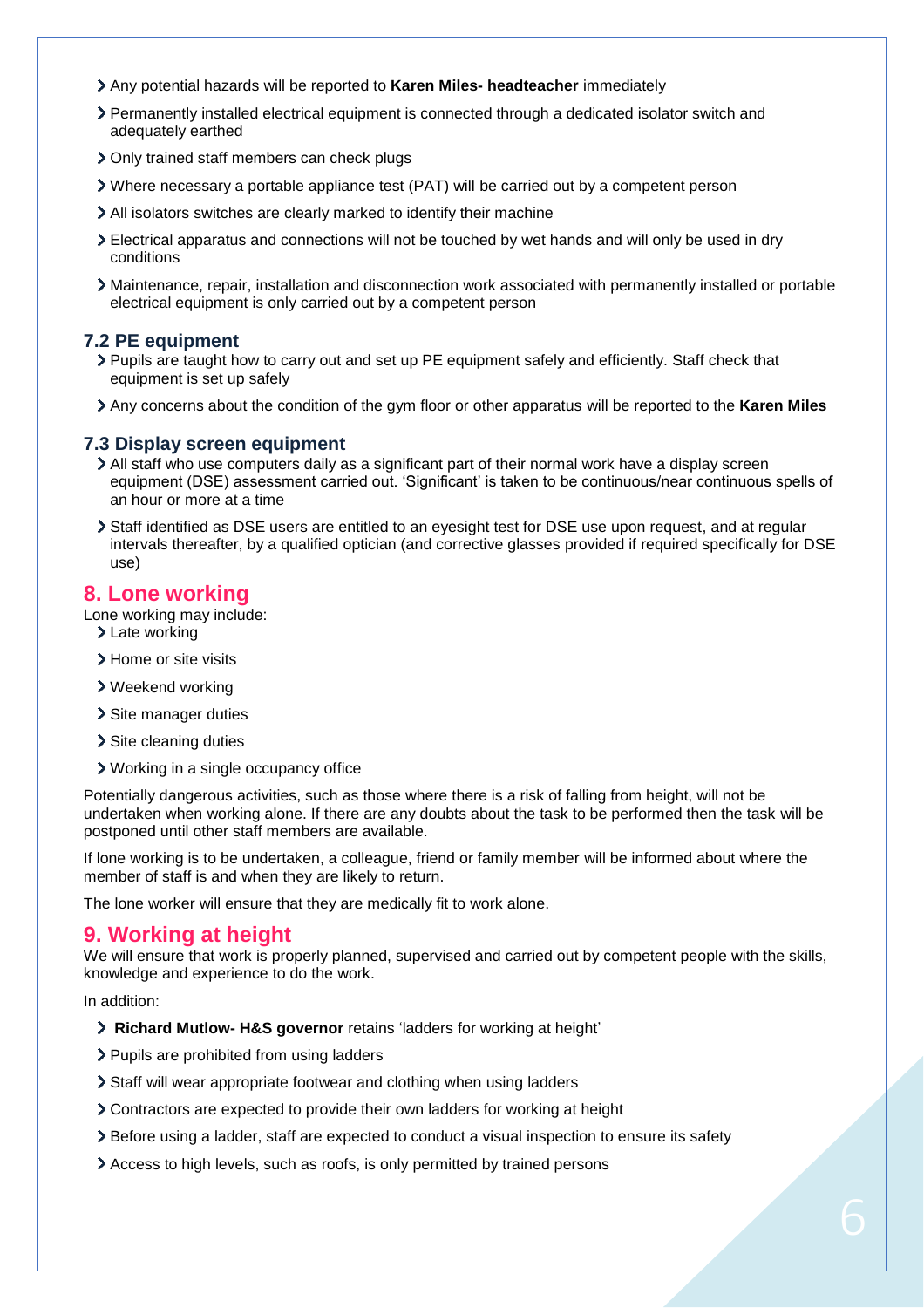# <span id="page-7-0"></span>**10. Manual handling**

It is up to individuals to determine whether they are fit to lift or move equipment and furniture. If an individual feels that to lift an item could result in injury or exacerbate an existing condition, they will ask for assistance.

The school will ensure that proper mechanical aids and lifting equipment are available in school, and that staff are trained in how to use them safely.

Staff and pupils are expected to use the following basic manual handling procedure:

- Plan the lift and assess the load. If it is awkward or heavy, use a mechanical aid, such as a trolley, or ask another person to help
- $\geq$  Take the more direct route that is clear from obstruction and is as flat as possible
- Ensure the area where you plan to offload the load is clear
- When lifting, bend your knees and keep your back straight, feet apart and angled out. Ensure the load is held close to the body and firmly. Lift smoothly and slowly and avoid twisting, stretching and reaching where practicable

## <span id="page-7-1"></span>**11. Off-site visits**

When taking pupils off the school premises, we will ensure that:

- Risk assessments will be completed where off-site visits and activities require them
- All off-site visits are appropriately staffed
- Staff will take a mobile phone, a portable first aid kit, information about the specific medical needs of pupils along with the parents' contact details
- For trips and visits with pupils in the Early Years Foundation Stage, there will always be at least one first aider with a current paediatric first aid certificate
- For other trips, there will always be at least one first aider on schools trips and visits
- EVOLVE Co-Ordinator (EVC) Mrs Lisa Taylor– Responsible for local visits. Risk Assessments retained via Evolve for audit purposes. See separate policy

## <span id="page-7-2"></span>**12. Lettings**

This policy applies to lettings. Those who hire any aspect of the school site or any facilities will be made aware of the content of the school's health and safety policy, and will have responsibility for complying with it.

## <span id="page-7-3"></span>**13. Violence at work**

We believe that staff should not be in any danger at work, and will not tolerate violent or threatening behaviour towards our staff.

All staff will report any incidents of aggression or violence (or near misses) directed to themselves to their line manager/headteacher immediately. This applies to violence from pupils, visitors or other staff.

## <span id="page-7-4"></span>**14. Smoking**

Smoking is not permitted anywhere on the school premises.

#### <span id="page-7-5"></span>**15. Infection prevention and control**

We follow national guidance published by Public Health England when responding to infection control issues. We will encourage staff and pupils to follow this good hygiene practice, outlined below, where applicable.

#### **15.1 Handwashing**

- Wash hands with liquid soap and warm water, and dry with paper towels
- Always wash hands after using the toilet, before eating or handling food, and after handling animals
- Cover all cuts and abrasions with waterproof dressings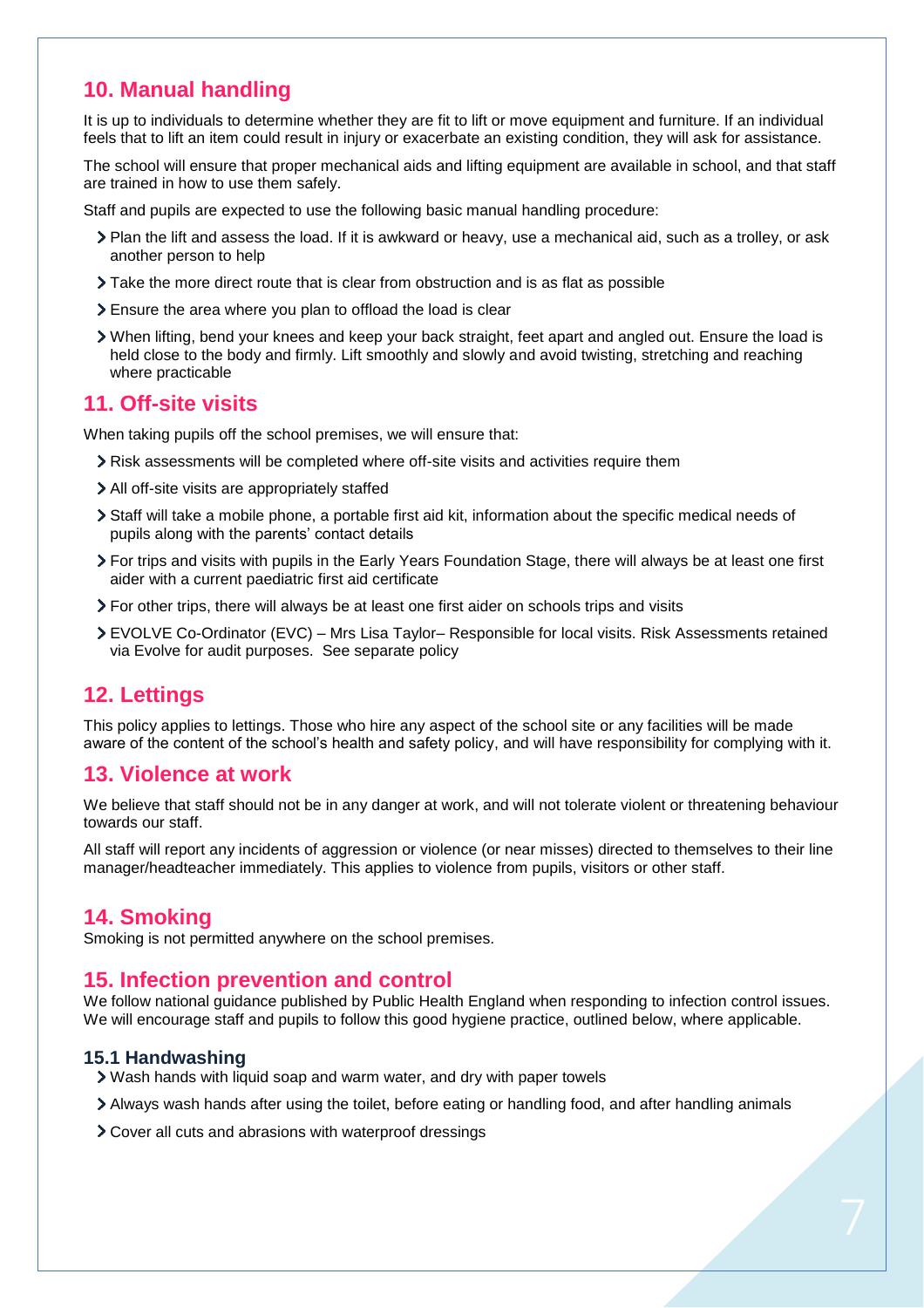#### **15.2 Coughing and sneezing**

Cover mouth and nose with a tissue

- Wash hands after using or disposing of tissues
- > Spitting is discouraged

#### **15.3 Personal protective equipment**

- Wear disposable non-powdered vinyl or latex-free CE-marked gloves and disposable plastic aprons where there is a risk of splashing or contamination with blood/body fluids (for example, nappy or pad changing)
- Wear goggles if there is a risk of splashing to the face
- Use the correct personal protective equipment when handling cleaning chemicals

#### **15.4 Cleaning of the environment**

Clean the environment frequently including toys.

## **15.5 Cleaning of blood and body fluid spillages**

- Clean up all spillages of blood, faeces, saliva, vomit, nasal and eye discharges immediately and wear personal protective equipment
- When spillages occur, clean using a product that combines both a detergent and a disinfectant and use as per manufacturer's instructions. Ensure it is effective against bacteria and viruses and suitable for use on the affected surface
- Never use mops for cleaning up blood and body fluid spillages use disposable paper towels and discard clinical waste as described below
- Make spillage kits available for blood spills

## **15.6 Laundry**

- Wash laundry in a separate dedicated facility
- Wash soiled linen separately and at the hottest wash the fabric will tolerate
- Wear personal protective clothing when handling soiled linen
- > Bag children's soiled clothing to be sent home, never rinse by hand

#### **15.7 Clinical waste**

- Always segregate domestic and clinical waste, in accordance with local policy
- Used nappies/pads, gloves, aprons and soiled dressings are stored in correct clinical waste bags in footoperated bins
- Remove clinical waste with a registered waste contractor
- Remove all clinical waste bags when they are two-thirds full and store in a dedicated, secure area while awaiting collection

## **15.8 Animals**

- Wash hands before and after handling any animals
- Keep animals' living quarters clean and away from food areas
- Dispose of animal waste regularly, and keep litter boxes away from pupils
- Supervise pupils when playing with animals
- Seek veterinary advice on animal welfare and animal health issues, and the suitability of the animal as a pet

#### **15.9 Pupils vulnerable to infection**

Some medical conditions make pupils vulnerable to infections that would rarely be serious in most children. The school will normally have been made aware of such vulnerable children. These children are particularly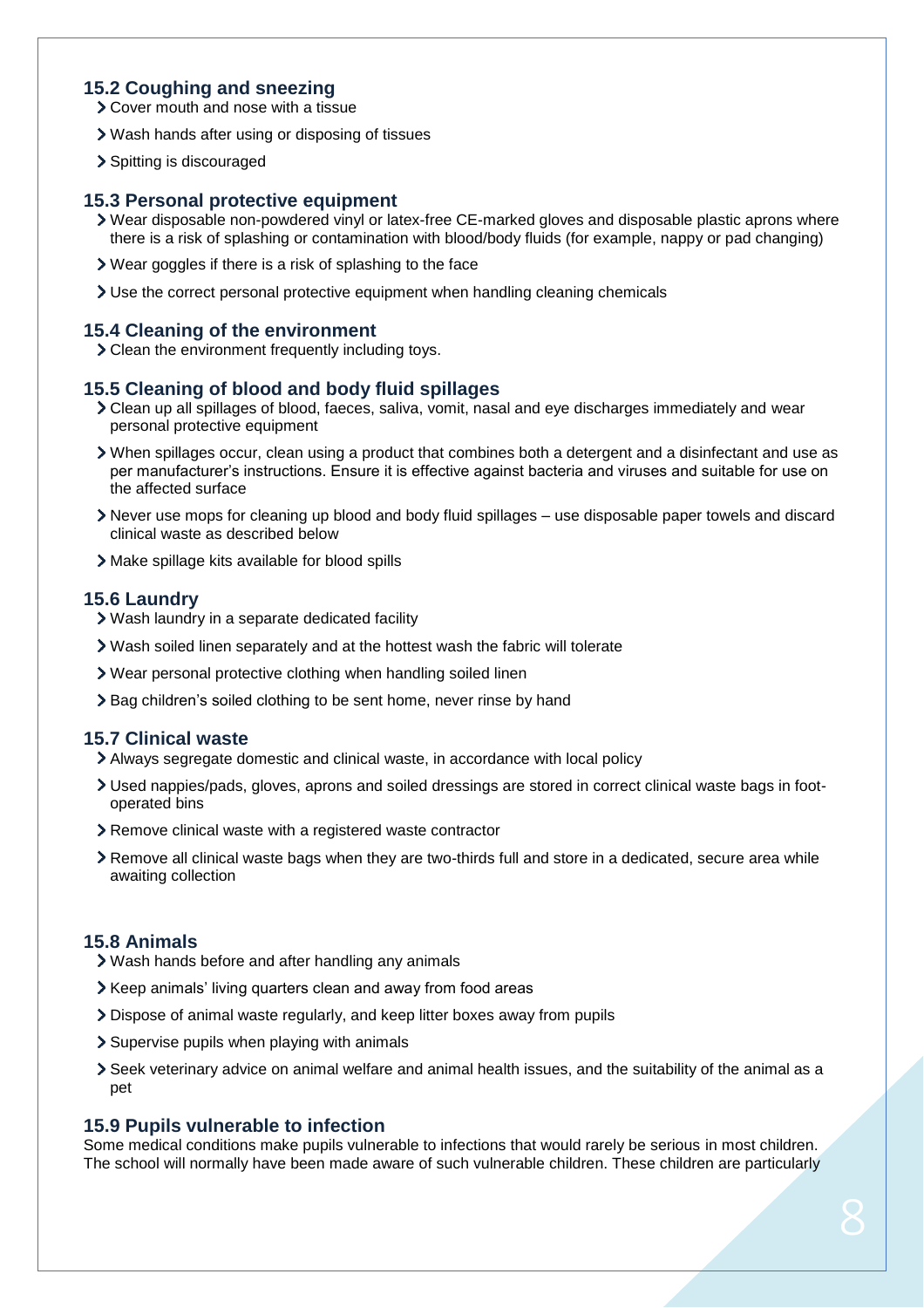vulnerable to chickenpox, measles or slapped cheek disease (parvovirus B19) and, if exposed to either of these, the parent/carer will be informed promptly and further medical advice sought. We will advise these children to have additional immunisations, for example for pneumococcal and influenza.

#### **15.10 Exclusion periods for infectious diseases**

The school will follow recommended exclusion periods outlined by Public Health England, summarised in appendix 1.

In the event of an epidemic/pandemic, we will follow advice from Public Health England about the appropriate course of action.

## <span id="page-9-0"></span>**16. New and expectant mothers**

Risk assessments will be carried out whenever any employee or pupil notifies the school that they are pregnant.

Appropriate measures will be put in place to control risks identified. Some specific risks are summarised below:

- Chickenpox can affect the pregnancy if a woman has not already had the infection. Expectant mothers should report exposure to antenatal carer and GP at any stage of exposure. Shingles is caused by the same virus as chickenpox, so anyone who has not had chickenpox is potentially vulnerable to the infection if they have close contact with a case of shingles
- If a pregnant woman comes into contact with measles or German measles (rubella), she should inform her antenatal carer and GP immediately to ensure investigation
- Slapped cheek disease (parvovirus B19) can occasionally affect an unborn child. If exposed early in pregnancy (before 20 weeks), the pregnant woman should inform her antenatal care and GP as this must be investigated promptly

## <span id="page-9-1"></span>**17. Occupational stress**

We are committed to promoting high levels of health and wellbeing and recognise the importance of identifying and reducing workplace stressors through risk assessment.

Systems are in place within the school for responding to individual concerns and monitoring staff workloads.

# <span id="page-9-2"></span>**18. Accident reporting**

## **18.1 Accident record book**

- An accident form will be completed as soon as possible after the accident occurs by the member of staff or first aider who deals with it.
- As much detail as possible will be supplied when reporting an accident
- Information about injuries will also be kept in the pupil's educational record
- Records held in the first aid and accident book will be retained by the school for a minimum of 3 years, in accordance with regulation 25 of the Social Security (Claims and Payments) Regulations 1979, and then securely disposed of.
- The **Administrator/ Nicholas O'Sullivan** Goodrich CE Primary School will notify Fire and Risk Management Services, by scanning in a copy of the completed Accident Report, and emailing to [accidents@fandrms.co.uk](mailto:accidents@fandrms.co.uk) within 72 hours of the occurrence.

## **18.2 Reporting to the Health and Safety Executive**

The **Administrator/ Nicholas O`Sullivan** will keep a record of any accident which results in a reportable injury, disease, or dangerous occurrence as defined in the RIDDOR 2013 legislation (regulations 4, 5, 6 and 7).

The **Administrator / Nicholas O`Sullivan** will report these to the Health and Safety Executive as soon as is reasonably practicable and in any event within 10 days of the incident.

Reportable injuries, diseases or dangerous occurrences include:

> Death

> Specified injuries. These are: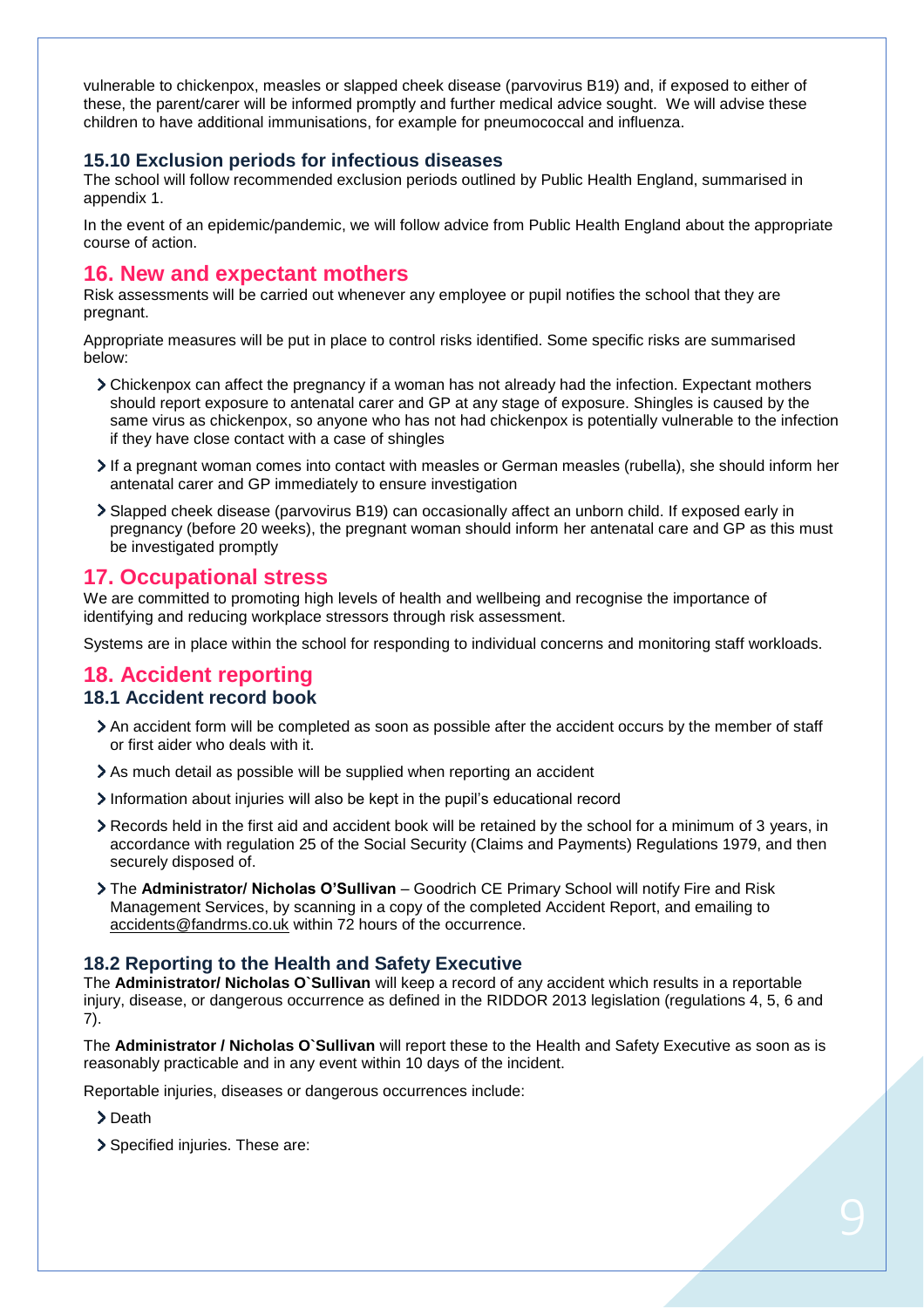- Fractures, other than to fingers, thumbs and toes
- Amputations
- Any injury likely to lead to permanent loss of sight or reduction in sight
- Any crush injury to the head or torso causing damage to the brain or internal organs
- Serious burns (including scalding)
- Any scalping requiring hospital treatment
- Any loss of consciousness caused by head injury or asphyxia
- Any other injury arising from working in an enclosed space which leads to hypothermia or heatinduced illness, or requires resuscitation or admittance to hospital for more than 24 hours
- Injuries where an employee is away from work or unable to perform their normal work duties for more than 7 consecutive days
- Where an accident leads to someone being taken to hospital
- Where something happens that does not result in an injury, but could have done
- Near-miss events that do not result in an injury, but could have done. Examples of near-miss events relevant to schools include, but are not limited to:
	- The collapse or failure of load-bearing parts of lifts and lifting equipment
	- The accidental release of a biological agent likely to cause severe human illness
	- The accidental release or escape of any substance that may cause a serious injury or damage to health
	- An electrical short circuit or overload causing a fire or explosion

Information on how to make a RIDDOR report is available here:

How to make a RIDDOR report – http://www.hse.gov.uk/riddor/report.htm Health Surveillance Occupational

#### Health Advisor: **To be arranged when required with**

#### **Health@Work Department County Hospital, Hereford HR1 2ER 01432 364013**

Health Surveillance will be arranged by:

#### **Head teacher / School Administrator**

Health Surveillance records will be kept at/by:

#### **Health@Work/ Head teacher**

#### **18.3 Notifying parents**

The **Headteacher/School Administrator** will inform parents of any accident or injury sustained by a pupil in the Early Years Foundation Stage, and any first aid treatment given, on the same day, or as soon as reasonably practicable.

#### **18.4 Reporting child protection agencies**

The **Headteacher** will notify **Herefordshire MASH** of any serious accident or injury to, or the death of, a pupil in the Early Years Foundation Stage while in the school's care.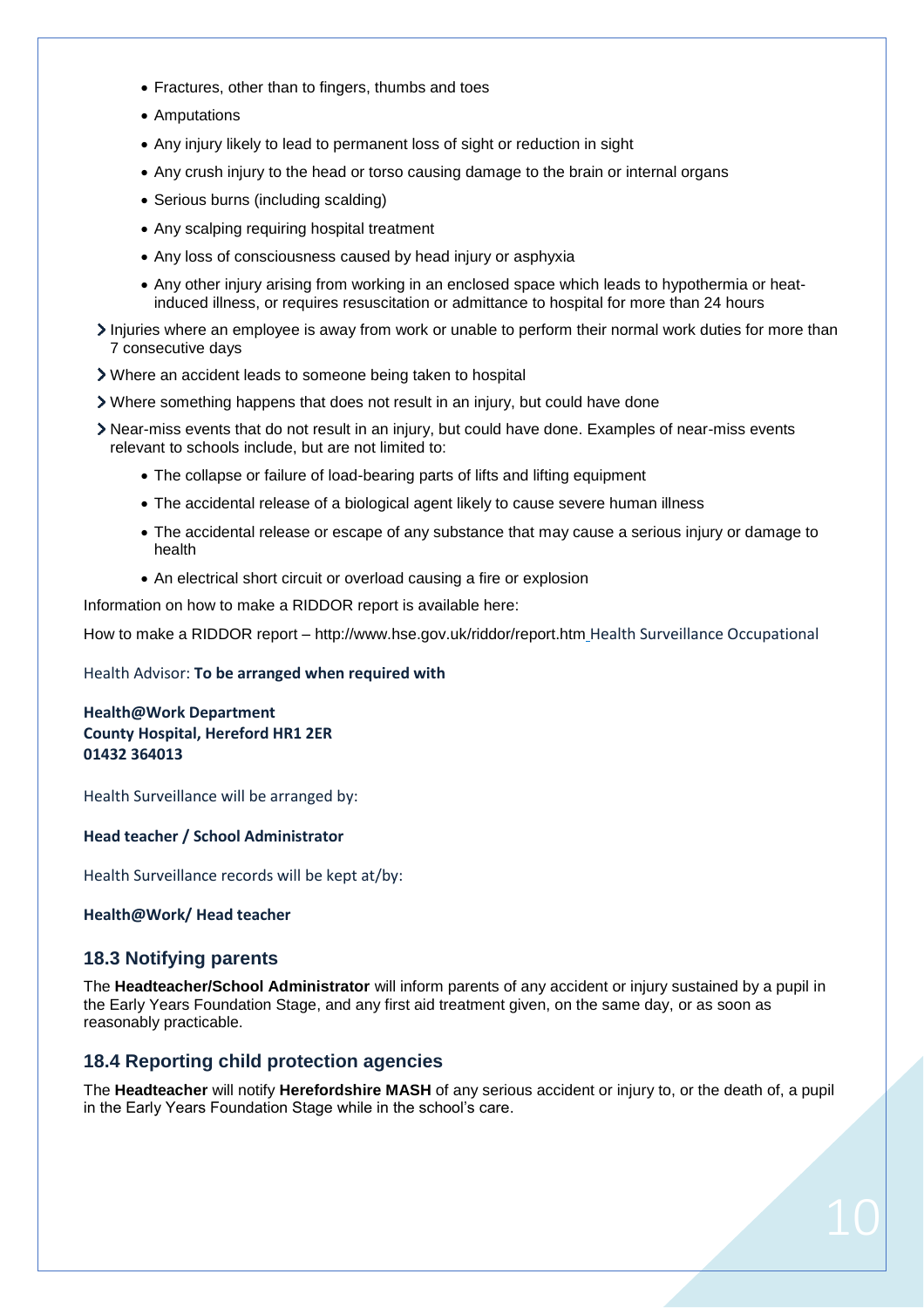## **18.5 Reporting to Ofsted**

The **Headteacher/ School Administrator** will notify Ofsted of any serious accident, illness or injury to, or death of, a pupil in the Early Years Foundation Stage while in the school's care. This will happen as soon as is reasonably practicable, and no later than 14 days after the incident.

# <span id="page-11-0"></span>**19. Training**

Our staff are provided with health and safety training as part of their induction process.

Staff who work in high risk environments, such as in science labs or with woodwork equipment, or work with pupils with special educational needs (SEN), are given additional health and safety training.

## <span id="page-11-1"></span>**20. Monitoring**

This policy will be reviewed by the **H&S Governor** every year.

At every review, the policy will be approved by the Governing Board.

# <span id="page-11-2"></span>**21. Links with other policies**

This health and safety policy links to the following policies:

- > First aid
- Risk assessment
- > Supporting pupils with medical conditions
- <span id="page-11-3"></span>> Accessibility plan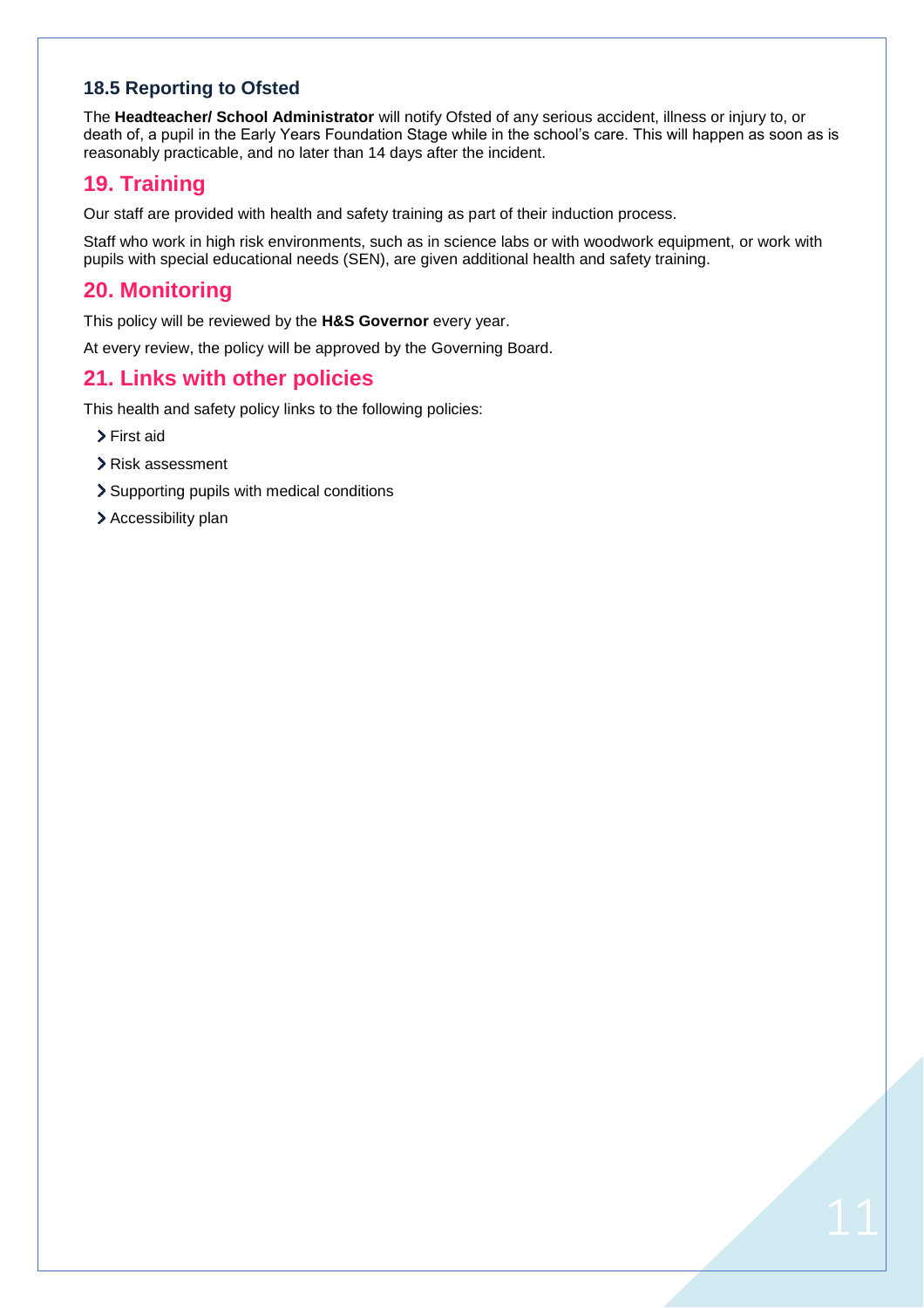## **Appendix 1. Recommended absence period for preventing the spread of infection**

This list of recommended absence periods for preventing the spread of infection is taken from non-statutory guidance for schools and other childcare settings from Public Health England. For each of these infections or complaints, there [is further information in the guidance on the symptoms, how it spreads and some 'do's](https://www.gov.uk/government/publications/health-protection-in-schools-and-other-childcare-facilities/chapter-9-managing-specific-infectious-diseases) and [don'ts' to follow that you can check.](https://www.gov.uk/government/publications/health-protection-in-schools-and-other-childcare-facilities/chapter-9-managing-specific-infectious-diseases)

| Infection or complaint                                        | Recommended period to be kept away from school or nursery                                                                                                                                                                                                                                                                                                                                                                                                                 |
|---------------------------------------------------------------|---------------------------------------------------------------------------------------------------------------------------------------------------------------------------------------------------------------------------------------------------------------------------------------------------------------------------------------------------------------------------------------------------------------------------------------------------------------------------|
| Athlete's foot                                                | None.                                                                                                                                                                                                                                                                                                                                                                                                                                                                     |
| Campylobacter                                                 | Until 48 hours after symptoms have stopped.                                                                                                                                                                                                                                                                                                                                                                                                                               |
| <b>Chicken pox (shingles)</b>                                 | Cases of chickenpox are generally infectious from 2 days before the rash<br>appears to 5 days after the onset of rash. Although the usual exclusion period<br>is 5 days, all lesions should be crusted over before children return to nursery<br>or school.<br>A person with shingles is infectious to those who have not had chickenpox<br>and should be excluded from school if the rash is weeping and cannot be<br>covered or until the rash is dry and crusted over. |
| <b>Cold sores</b>                                             | None.                                                                                                                                                                                                                                                                                                                                                                                                                                                                     |
| Rubella (German measles)                                      | 5 days from appearance of the rash.                                                                                                                                                                                                                                                                                                                                                                                                                                       |
| Hand, foot and mouth                                          | Children are safe to return to school or nursery as soon as they are feeling<br>better, there is no need to stay off until the blisters have all healed.                                                                                                                                                                                                                                                                                                                  |
| Impetigo                                                      | Until lesions are crusted and healed, or 48 hours after starting antibiotic<br>treatment.                                                                                                                                                                                                                                                                                                                                                                                 |
| <b>Measles</b>                                                | Cases are infectious from 4 days before onset of rash to 4 days after so it is<br>important to ensure cases are excluded from school during this period.                                                                                                                                                                                                                                                                                                                  |
| Ringworm                                                      | Exclusion not needed once treatment has started.                                                                                                                                                                                                                                                                                                                                                                                                                          |
| <b>Scabies</b>                                                | The infected child or staff member should be excluded until after the first<br>treatment has been carried out.                                                                                                                                                                                                                                                                                                                                                            |
| <b>Scarlet fever</b>                                          | Children can return to school 24 hours after commencing appropriate<br>antibiotic treatment. If no antibiotics have been administered the person will be<br>infectious for 2 to 3 weeks. If there is an outbreak of scarlet fever at the school<br>or nursery, the health protection team will assist with letters and factsheet to<br>send to parents or carers and staff.                                                                                               |
| Slapped cheek syndrome,<br>Parvovirus B19, Fifth's<br>disease | None (not infectious by the time the rash has developed).                                                                                                                                                                                                                                                                                                                                                                                                                 |
| <b>Bacillary Dysentery</b><br>(Shigella)                      | Microbiological clearance is required for some types of shigella species prior<br>to the child or food handler returning to school.                                                                                                                                                                                                                                                                                                                                       |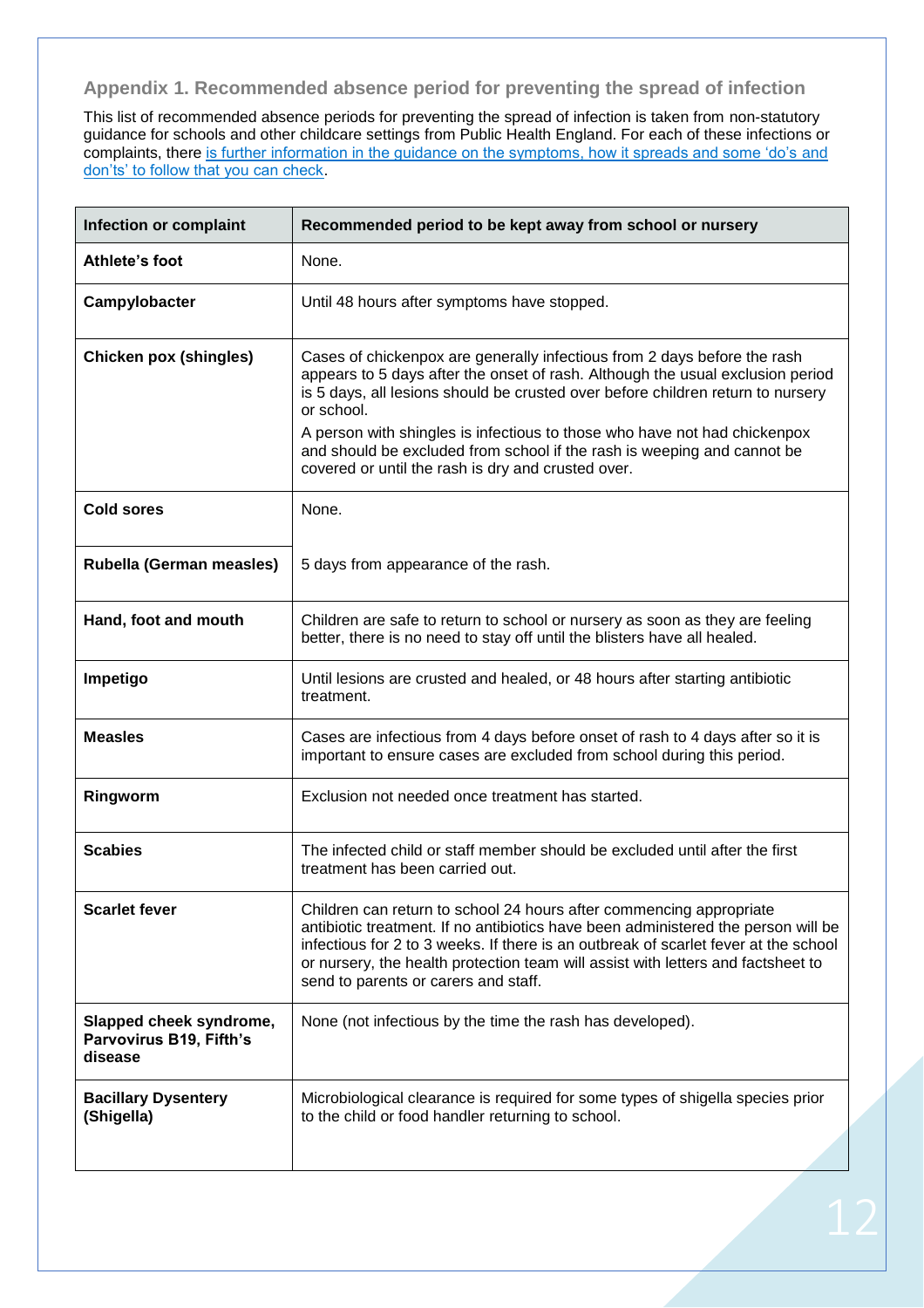| Children and adults with diarrhoea or vomiting should be excluded until 48<br>hours after symptoms have stopped and they are well enough to return. If<br>medication is prescribed, ensure that the full course is completed and there is<br>no further diarrhoea or vomiting for 48 hours after the course is completed.<br>For some gastrointestinal infections, longer periods of exclusion from school<br>are required and there may be a need to obtain microbiological clearance. For<br>these groups, your local health protection team, school health advisor or<br>environmental health officer will advise.<br>If a child has been diagnosed with cryptosporidium, they should NOT go<br>swimming for 2 weeks following the last episode of diarrhoea. |
|------------------------------------------------------------------------------------------------------------------------------------------------------------------------------------------------------------------------------------------------------------------------------------------------------------------------------------------------------------------------------------------------------------------------------------------------------------------------------------------------------------------------------------------------------------------------------------------------------------------------------------------------------------------------------------------------------------------------------------------------------------------|
| Until 48 hours after symptoms have stopped.                                                                                                                                                                                                                                                                                                                                                                                                                                                                                                                                                                                                                                                                                                                      |
| The standard exclusion period is until 48 hours after symptoms have resolved.<br>However, some people pose a greater risk to others and may be excluded<br>until they have a negative stool sample (for example, pre-school infants, food<br>handlers, and care staff working with vulnerable people). The health protection<br>team will advise in these instances.                                                                                                                                                                                                                                                                                                                                                                                             |
| Until 48 hours from the last episode of vomiting and diarrhoea and they are<br>well enough to return. Some infections may require longer periods (local<br>health protection team will advise).                                                                                                                                                                                                                                                                                                                                                                                                                                                                                                                                                                  |
| Until 48 hours after symptoms have stopped.                                                                                                                                                                                                                                                                                                                                                                                                                                                                                                                                                                                                                                                                                                                      |
| Seek advice from environmental health officers or the local health protection<br>team.                                                                                                                                                                                                                                                                                                                                                                                                                                                                                                                                                                                                                                                                           |
| Until recovered.                                                                                                                                                                                                                                                                                                                                                                                                                                                                                                                                                                                                                                                                                                                                                 |
| Pupils and staff with infectious TB can return to school after 2 weeks of<br>treatment if well enough to do so and as long as they have responded to anti-<br>TB therapy. Pupils and staff with non-pulmonary TB do not require exclusion<br>and can return to school as soon as they are well enough.                                                                                                                                                                                                                                                                                                                                                                                                                                                           |
| A child or staff member should not return to school until they have had 48<br>hours of appropriate treatment with antibiotics and they feel well enough to do<br>so or 21 days from onset of illness if no antibiotic treatment.                                                                                                                                                                                                                                                                                                                                                                                                                                                                                                                                 |
| None.                                                                                                                                                                                                                                                                                                                                                                                                                                                                                                                                                                                                                                                                                                                                                            |
| Until 48 hours after symptoms have stopped.                                                                                                                                                                                                                                                                                                                                                                                                                                                                                                                                                                                                                                                                                                                      |
| None (can return once they feel well).                                                                                                                                                                                                                                                                                                                                                                                                                                                                                                                                                                                                                                                                                                                           |
| None.                                                                                                                                                                                                                                                                                                                                                                                                                                                                                                                                                                                                                                                                                                                                                            |
|                                                                                                                                                                                                                                                                                                                                                                                                                                                                                                                                                                                                                                                                                                                                                                  |